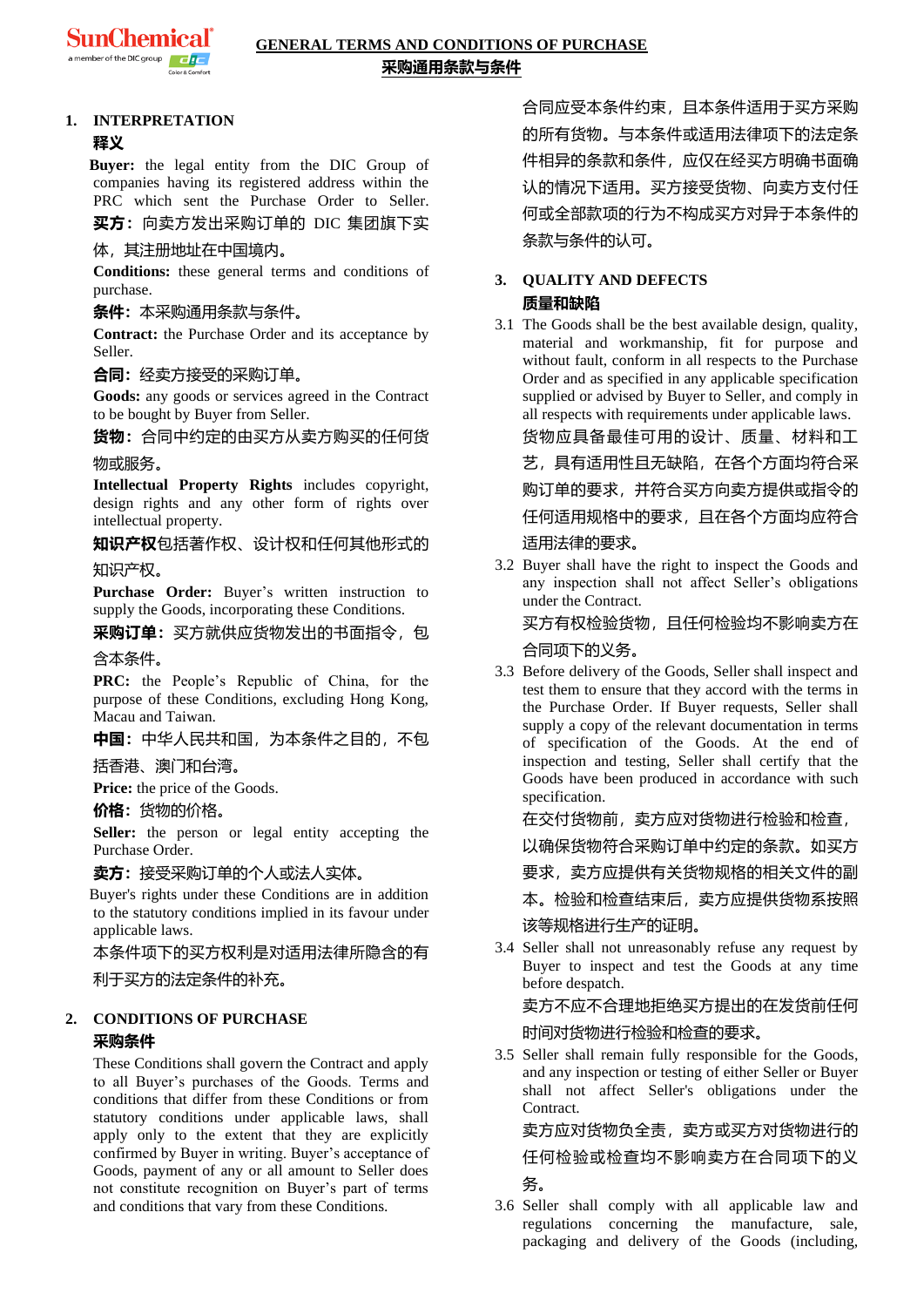

without limitation, all applicable anti-bribery laws of countries in which Seller does business). In addition, Seller shall ensure at all times that it complies with all applicable US Sanctions programs against certain countries (including, without limitation against Iran and Syria). Goods shall be marked in conformity with all applicable requirements and in the English language and/or Chinese language (as applicable), unless otherwise specified. In addition, Buyer shall be entitled to verify relevant qualifications, licenses and permits (including but not limited to operation permit for hazardous chemicals) of Seller which are required for business operation of Seller under applicable laws, and to make a record of the photocopies thereto before Buyer places any Purchase Order to Seller or accepts any Goods delivered by Seller. If any approval, permit or filing shall be made by either Buyer or Seller for delivery of Goods into the PRC in accordance with applicable laws, Seller shall duly apply to and obtain any such approval, permit and filing, and Buyer may provide reasonable assistance in this regard upon request by Seller.

卖方应遵守与货物的制造、销售、包装和交付相 关的所有适用法律和法规(包括但不限于卖方开 展业务所在国家/地区所有适用的反贿赂法律)。

此外,卖方应始终确保遵守所有适用的美国针对 某些国家(包括但不限于针对伊朗和叙利亚)的 制裁计划。除非另有说明,货物应按照所有适用 要求并以英文和/或中文(根据适用情况)进行标 记。此外,在买方向卖方下达任何采购订单或接 受卖方交付的任何货物之前,买方有权验证卖方 根据适用法律进行业务经营所需的相关资质、许 可和证照(包括但不限于危险化学品经营许可 证),并留存其副本。如果根据适用法律的规 定,买方或卖方应获得任何批准、许可或进行任 何备案,以将货物运入中国,则卖方应正式申请 并获得任何此类批准、许可和备案,且经卖方要 求,买方可就此提供合理协助。

### **4. INDEMNITY**

### **赔偿**

Seller shall keep Buyer fully indemnified against all direct, indirect or consequential liabilities whatsoever awarded against or paid by Buyer as a result of or in connection with:

卖方应就买方遭受的由以下情形导致的或与之相

关的任何直接、间接或附带的损失对买方进行全 额赔偿:

- (a) breach of Section 3 of these Conditions; 违反本条件第 3 条的约定;
- (b) an actual or alleged infringement of any Intellectual Property Rights caused by

the use, manufacture, resale, importation or supply of the Goods;

因使用、制造、转售、进口或供应货物而导 致的对任何知识产权——的实际侵权或涉嫌侵 权情形;

(c) any claim made against Buyer in respect of any liability, loss, damage, injury, cost or expense sustained by Buyer's employees or agents or by any customer or third party to the extent that the same was caused by, relates to or arises from the Goods as a consequence of any breach or negligent performance or failure or delay in performance of the Contract by Seller; and 就买方的雇员、代理商、任何客户或第三方 因货物导致、与货物相关或由货物引起的、 且因卖方违约、未适当履行、未履行或迟延 履行合同而导致的任何责任、损失、损害、 伤害、成本或费用向买方提出的任何索赔; 以及

(d) any act or omission of Seller or its employees, agents or sub-contractors in supplying, delivering and installing or otherwise in respect of the Goods. 卖方或其雇员、代理商或分包商在供应、交

付和安装货物或与货物相关的其他方面的任 何作为或不作为。

### **5. DELIVERY**

### **交付**

5.1 Goods shall be delivered, carriage paid by Seller, to Buyer's place of business or otherwise as agreed by Buyer in the Purchase Order. Seller shall off-load the Goods at its own risk as directed by Buyer.

货物应交付至买方的营业地点或买方在采购订单 中同意的其他地点,且运费应由卖方支付。卖方 应按照买方的指示卸货,风险由卖方承担。

5.2 The date for delivery shall be specified in the Purchase Order. Time for delivery shall be of the essence. Seller shall inform Buyer without undue delay in writing whenever there is a chance that Seller may not be able to complete the delivery within the agreed time period. In case of delay, without prejudice to other rights and remedies of Buyer, Buyers shall be entitled to a liquidated damage at amount of 0.5% of the contractual value of the delayed part of Delivery (excluding VAT) for each full week, and shall be further entitled to unilaterally terminate this Purchase Order if the delay accumulatively or consecutively lasts for 10 days. 交货日期应在采购订单中予以明确。交货时间构 成实质条款。不论何时,如卖方可能无法在约定 的期限内完成交付,卖方应立即书面通知买方。 如出现迟延交货,在不影响买方享有的其他权利 和救济的前提下,每迟延一周,买方有权要求卖 方支付相当于迟延交付部分的合同价款(不包括 增值税)的 0.5%的违约金,并且如迟延的时间累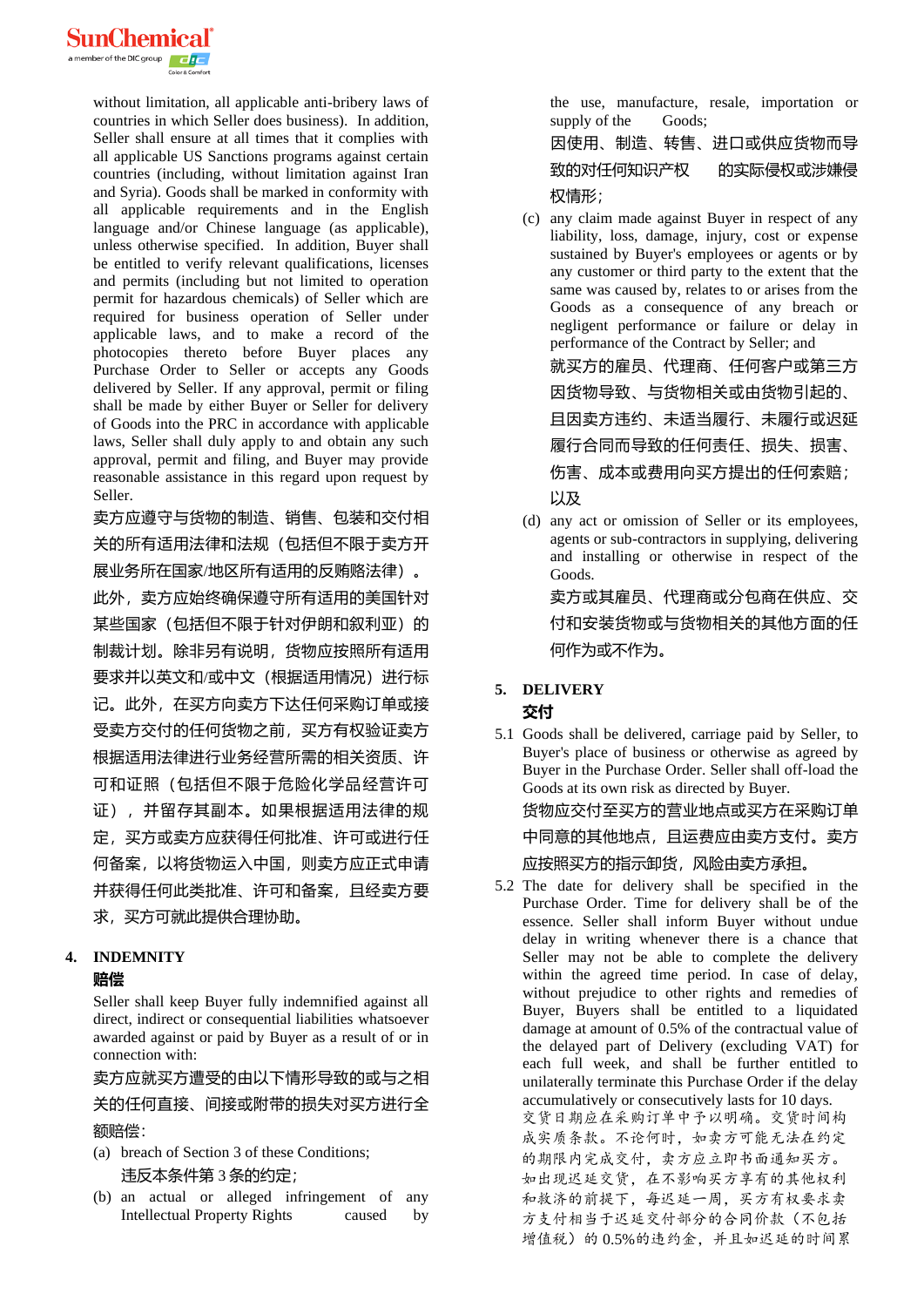

计或连续超过 10 天,买方有权单方解除迟延交货 的采购订单。

5.3 Seller shall ensure that each delivery is accompanied by a delivery note showing Purchase Order number, date of accepting Purchase Order, number of packages and contents, Buyer's part number if shown on the Purchase Order and, if part delivery, the balance remaining to be delivered. Without prejudice to Buyer's further claims, Seller is entitled to part delivery only upon Buyer's prior written approval.

卖方应确保每次交付均附有交货单,其中应显示 采购订单编号、接受采购订单的日期、包裹和内 装件的数量、采购订单上显示的买方编号(如 有),以及剩余的待交付货物的数量(如只交付 了部分货物)。在不影响买方进一步索赔的前提 下,且仅在买方事先书面批准的情形下,卖方有 权交付部分货物。

5.4 If Buyer agrees in writing to accept delivery by instalments, the Contract shall be construed as a single contract in respect of each instalment, without prejudice to Buyer's rights and remedies for each such single contract, failure by Seller to deliver any instalment which results in failure of realizing the objectives of the Contract as so determined by Buyer, Buyer shall have the right at its option to terminate

the whole Contract. 如果买方以书面形式同意接受分批交付,则合同 应就每批交付视为一份单独的合同,在不损害买 方就每份该等单独的合同享有的权利和救济的前 提下,如卖方未交付任何一批货物,致使买方认 为不能实现合同目的的,买方应有权自行选择解 除整个合同。

5.5 Buyer performs an incoming Goods inspection only in terms of obvious external (transportation) damage and obvious external deviations in terms of identity and quantity. Buyer will send notification of such defects without undue delay after delivery has been made. In all other respects, Buyer will send notification of defects as soon as these have been identified within Buyer's normal course of business.

买方仅在到货时对明显外部(运输)损伤和明显 外部特性和数量偏差进行检视。在交付之后, 买 方将就该类缺陷发送通知,而不得无故拖延。在 所有其他方面,对于买方正常业务期间识别的缺 陷,买方将尽快就该类缺陷发送通知。

### **6. RISK/PROPERTY 风险/所有权**

Risk and title in Goods shall remain with Seller until delivery (in accordance with Section 5 of these Conditions) to Buyer is complete, when ownership and risk shall pass to Buyer.

货物的风险和所有权应归属于卖方,直至卖方 (根据本条件第 5 条的约定) 向买方完成交付,

货物的所有权和风险才转移至买方。

### **7. PRICE AND PAYMENT 价格和付款**

7.1 The price of the Goods shall be stated in the Purchase Order and unless otherwise agreed in writing by Buyer shall be:

货物的价格应在采购订单中列明,除非买方另行

书面同意,否则货物的价格应:

(a) exclusive of any applicable Value Added Tax; and

不含任何适用的增值税;且

(b) inclusive of all charges for packaging, packing, shipping, carriage, insurance and delivery of Goods to the delivery address and all duties, other than Value Added

Tax. 包含包裹、包装、水运、陆运、保险和将货

物运送到收货地址的所有费用以及所有税

### 费,但增值税除外。

7.2 Seller may invoice Buyer on or after delivery of the Goods to Buyer. Each invoice shall quote the Purchase Order number and conform to the form and content as requested by Buyer.

卖方可在将货物交付给买方时或之后向买方开具

发票。每张发票应标明采购订单编号,并符合买 方要求的形式和内容。

7.3 Unless otherwise stated in the Purchase Order Buyer shall pay the Price of the Goods within 90 days after the end of the month of receipt by Buyer of a proper invoice or, if later, after acceptance of the Goods by Buyer. Time for payment shall not be of the essence of the Contract.

除非采购订单中另有说明,买方应在收到适当发

票的当月月底后的 90 天或在买方接受货物后的

90 天 (以孰晚之日为准) 内付款。付款时间不构 成合同的实质条款。

7.4 Payments made by Buyer are no indication of approval of any delivered Goods being in compliance with Purchase Order or these Conditions.

买方支付货款不意味着买方认可任何交付的货物

### 符合采购订单或本条件的约定。

7.5 Without prejudice to any other right or remedy, Buyer reserves the right to set off any amount owing at any time from Seller against any amount payable to Seller under the Contract.

在不影响买方享有的任何其他权利或救济的前提

下,买方保留在任何时间将卖方欠付的任何款项 与合同项下应支付给卖方的任何款项进行抵销的 权利。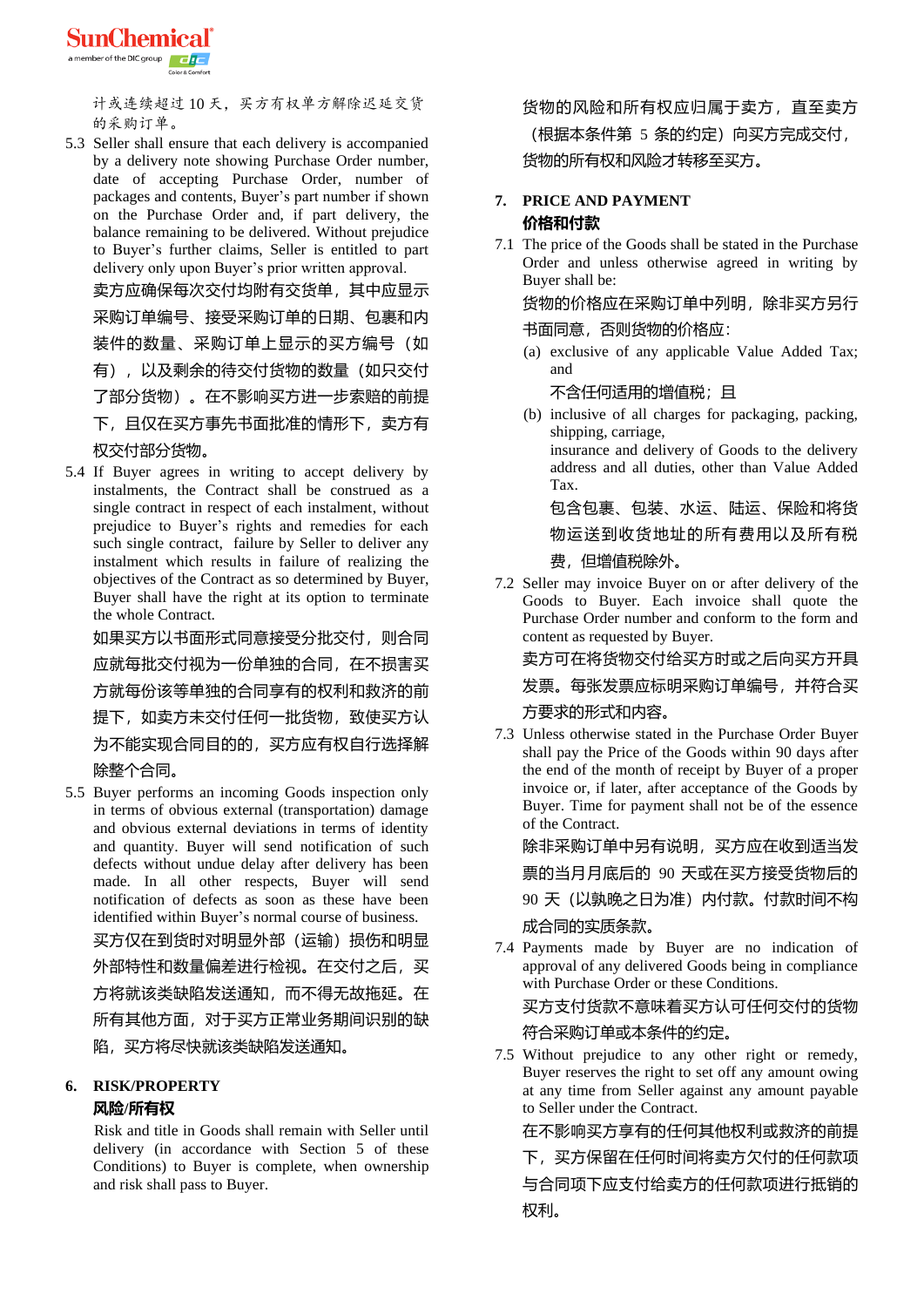

## **8. CONFIDENTIALITY**

#### **保密**

Seller shall keep confidential all information which has been disclosed to Seller by Buyer or its employees or agents, shall not disclose such information to third parties and shall use it for the purpose of executing the Contract and respective Purchase Order only. Seller undertakes to return or destroy all information disclosed to it in a tangible form such as documents, samples, specimens, or similar without undue delay upon Buyer's request without retaining any copies or notes. In addition, Seller shall delete its own notes, compilations and evaluations containing such information without undue delay upon Buyer's request and confirm this to Buyer in writing.

卖方应将买方、买方雇员或代理商向卖方披露的

所有信息保密,不得将这些信息披露给第三方,

并且仅将其用于履行合同和相应的采购订单。对 于以有形的形式披露给卖方的所有信息,例如文 件、样品、试样或类似物品,一经买方要求,卖 方应保证归还或销毁,不得延误,亦不得保留任 何副本或记录。此外,一经买方要求,卖方应删 除其持有的包含该等信息的所有笔记记录、汇编 合集与评估文件,不得延误,且应书面向买方确 认其已删除。

### **9. HAZARDOUS GOODS 危险货物**

9.1 Hazardous materials and all relevant documents must be marked by Seller with international danger symbols and/or other symbol or identifier as required under applicable laws displaying the name of the Goods in English and/or Chinese as applicable and identifying any hazardous content in English and/or Chinese as applicable.

卖方须按照适用法律的要求,在危险材料和所有

相关文件上标注国际危险符号和/或其他符号或标

识符,以英文和/或中文(根据适用情况)显示货

物名称, 并以英文和/或中文(根据适用情况)标 识任何危险内容。

9.2 Seller shall package and label the Goods in accordance with relevant laws and specifications under relevant Purchase Order.

卖方应根据相关法律和采购订单项下约定的规格

### 对货物进行包装和贴标。

9.3 All information held by or reasonably available to Seller regarding any potential hazards known or believed to exist in respect of the Goods shall be promptly communicated to Buyer, especially with respect to product composition and shelf life/service life, for example, safety data sheets, processing advice, labelling regulations, assembly instructions, workers' protection measures, etc., including any amendments of the foregoing.

卖方应将卖方持有或可合理获悉的、已知或认为 存在的与货物相关的任何潜在危险的所有信息立 即传达给买方,尤其是与产品成分、保存期限/使 用期限相关的信息,例如,安全数据表、加工处 理建议、贴标规定、组装说明书、工人保护措施 等,包括任何前述信息的修订内容。

# **10. TERMINATION**

### **终止**

10.1 Buyer may at any time and for any reason terminate the Contract in whole or in part by giving Seller written notice whereupon all work on the Contract shall be discontinued. Buyer shall pay to Seller fair and reasonable compensation for work-in-progress at the time of termination. Such compensation shall not include loss of anticipated profits or any consequential loss.

买方可随时以任何理由书面通知卖方全部或部分 解除合同,从而终止合同约定的所有工作。合同 解除时,买方应就在制品向卖方支付公平合理的 补偿金。该等补偿不应包含预期利益损失和任何 间接损失。

10.2 In addition to termination right under Section 10.1, Buyer may at any time give notice in writing to Seller to terminate the Contract at once if:

除第 10.1 条项下约定的解除权外,如发生以下情

- 形,买方可随时书面通知卖方立即解除合同:
- (a) Seller commits a material breach of any of the terms and conditions of the Contract; or 卖方严重违反合同项下的任何条款和条件;

### 或

(b) any proceedings are started or any action is taken which is likely to lead to the bankruptcy or insolvency of the Seller; or

可能导致卖方破产或倒闭的任何法律程序或

### 诉讼已被发起;或

(c) Seller ceases or threatens to cease to carry on its business; or

### 卖方停止或可能将要停止营业;或

(d) Seller's financial position deteriorates to such an extent that in the opinion of Buyer, Seller's ability to fulfil its obligations under the Contract is jeopardised.

卖方的财务状况恶化到一定程度,以致买方

### 认为卖方履行合同义务的能力受到了损害。

10.3 Termination of the Contract shall be without prejudice to the rights and remedies of Buyer accrued prior to termination.

合同的解除不影响买方在解除前应享有的权利和 救济。